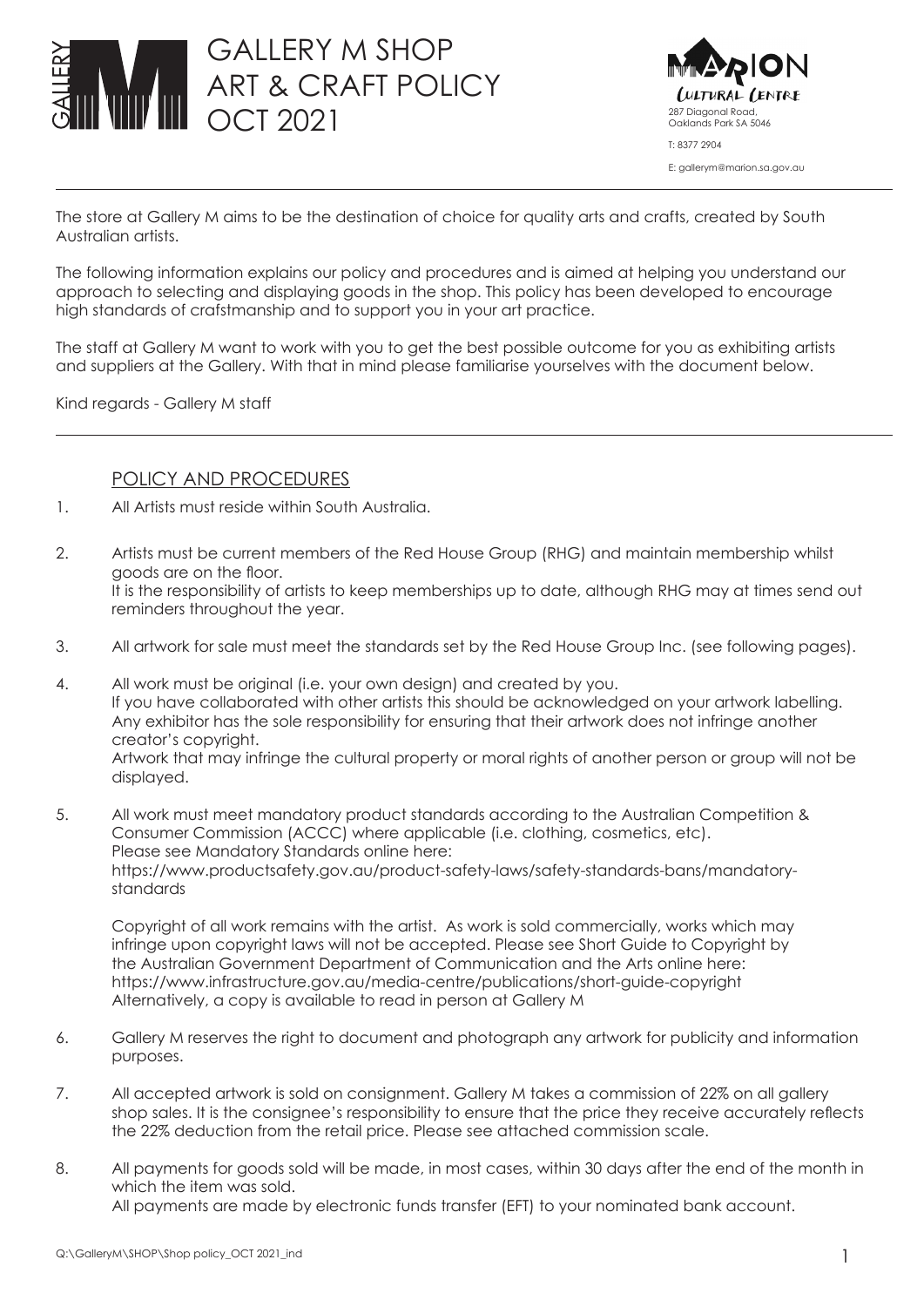



9. All work to be considered for sale will be assessed by the Gallery M - Shop Committee before it is displayed. Putting artwork through an approval process ensures that the work is of a high quality, is not competing with the work of other artists, is well crafted, contemporary, and in line with current market trends. The shop committee will provide artists with feedback on their work and suitability for sale.

This feedback is designed to encourage artists in their art practice and help them get the best possible outcome from exhibiting and selling work in the shop. The feedback will always be about the work – it is never personal. We attempt to assess work as quickly as possible however wait times for work to be assessed will vary. Please allow for 1-3 weeks.

Artists are encouraged to contact the gallery to schedule a time to speak with staff, so that adequate time can be set aside for documenting items and providing constructive feedback.

- 10. In the instance where staff have contacted you about restocking items. Any work that has previously been accepted in the store will also go through an approval process again as described above. This will give you the opportunity to check on sale history and discuss popularity of items with staff.
- 11. Artists who have had stock on the floor for a long period of time without sales, may be contacted and offered the opportunity to refresh with new items. The intent here is to give the best exposure to your work and to ensure the shop is always stocked with new items. Gallery M staff reserve the right to decline the addition of new work, including replacement stock.
- 12. It is the responsibility of the Gallery M staff to ensure that the work is displayed in a way that will best promote the work. This includes making decisions on the visual merchandising and styling of objects. Your work may not always be grouped together, this is designed to keep displays lively and interesting.

Shop displays will be changed on a regular basis by Gallery M staff, or by volunteers under the direction of Gallery M staff.

NB: As our space is limited, we ask that you discuss any display ideas with staff at the time of submitting your work. On occasions we may be able to accommodate alternate display methods, however, this will remain at the discretion of the Gallery M staff.

- 13. As storage space is limited, Gallery M staff reserve the right to limit the quantity of work received by any individual artist. Typically, each artist is assigned one plastic tub for objects, and one small cardboard box for cards. Each artist will have an allocated space in the storeroom to house replacement stock and packaging, if applicable.
- 14. It is the Consignor's responsibility to insure their own works whilst in transit. Artwork on the premises is insured against Burglary and Fire. However, additional insurance, including Theft, Accidental Breakage or Malicious Damage and Professional Indemnity is the responsibility of the consignee.
- 15. All shop exhibitors must complete a 'Shop Consignment Agreement' which includes a statement asking if the artist is registered for GST or produce their artwork purely as a hobby or recreational pursuit.
- 16. There is no obligation to volunteer on a regular basis in the shop, but any voluntary assistance would be considered. Please ask staff for a copy of our Volunteer Application Form and Volunteer Policy if you are interested in volunteering.

PLEASE SEE OVER FOR ADDITIONAL INFORMATION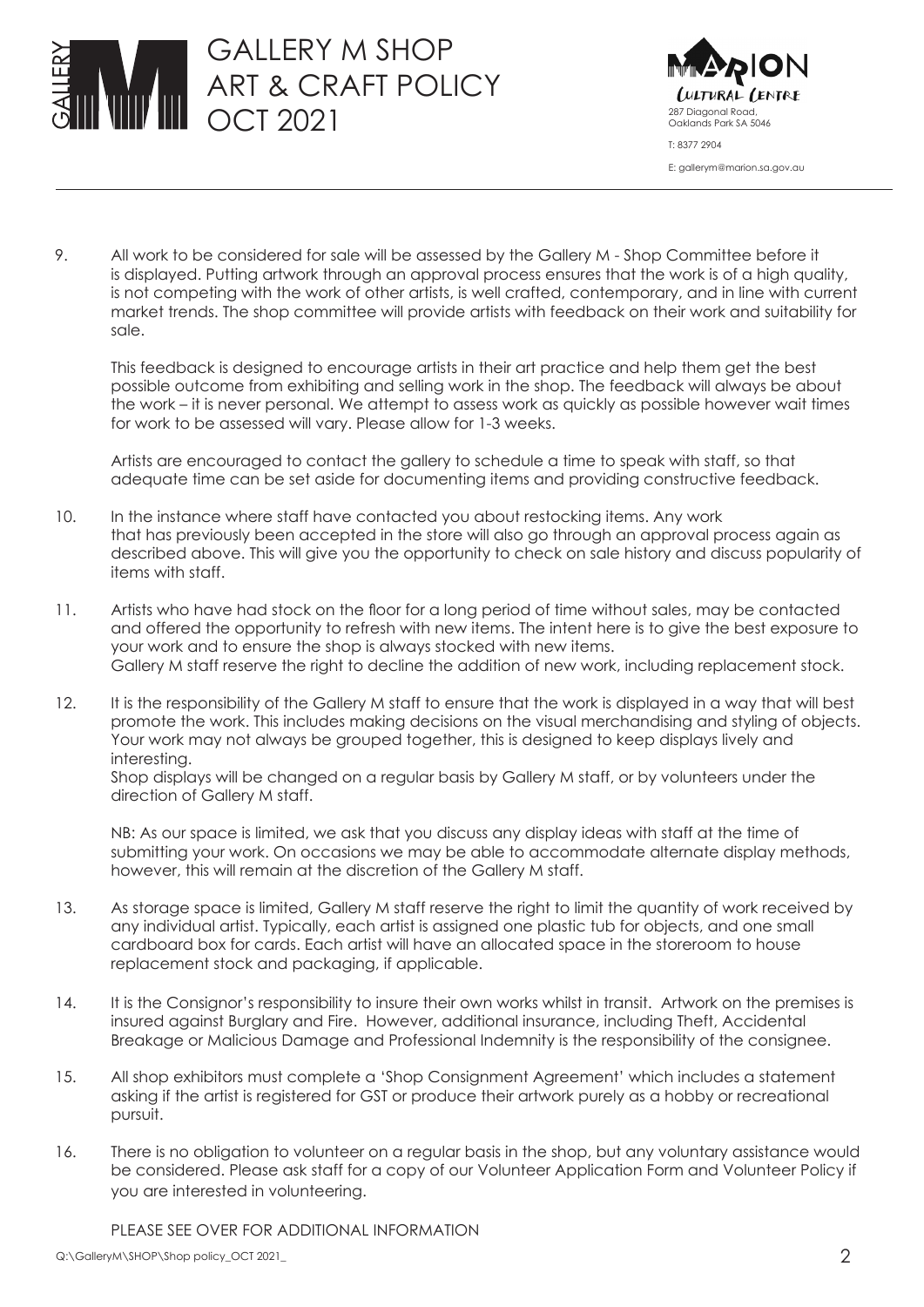# GALLERY M SHOP ART & CRAFT POLICY OCT 2021 287 Diagonal Road,



## ALL WORKS

- Must be original i.e. your own design. (This includes not using commercial patterns, designs, or kits)
- Must have artistic merit.
- Must be safe to use by consumers as intended.
- Be safe to be displayed in the shop.
- Be well constructed.
- Works proposed for sale should be your best work.

#### **CERAMICS**

- Food safe or labelled accordingly
- No cracked or chipped items
- No sharp or rough edges
- Smooth glaze without bubbles or impurities
- Must be stable i.e. not wobble

## GLASS

- No cracked or chipped items
- No sharp or rough edges
- Must be stable i.e. not wobble
- • No kits
- A food safe disclaimer where materials are used that are not food safe

## PAINTINGS etc

- Securely attached D-rings and hanging wire (D rings must not be brass)
- Work must be completely dry
- Well constructed frames no chips or scratches
- Pastels / charcoals / watercolours etc must be behind glass or framed; if mounted on board, work must be sealed
- Unframed works on paper must be mounted on board
- Provide information of types of paint(s) used i.e. media

## GIFT CARDS etc

- Must be presented in transparent sealed bags
- Designs must be original and not created from kits

## WOODWORK

- No rough edges or splinters
- Provide information on type of wood/s used
- Food safe or labelled accordinaly
- Information provided on any sealing agents used